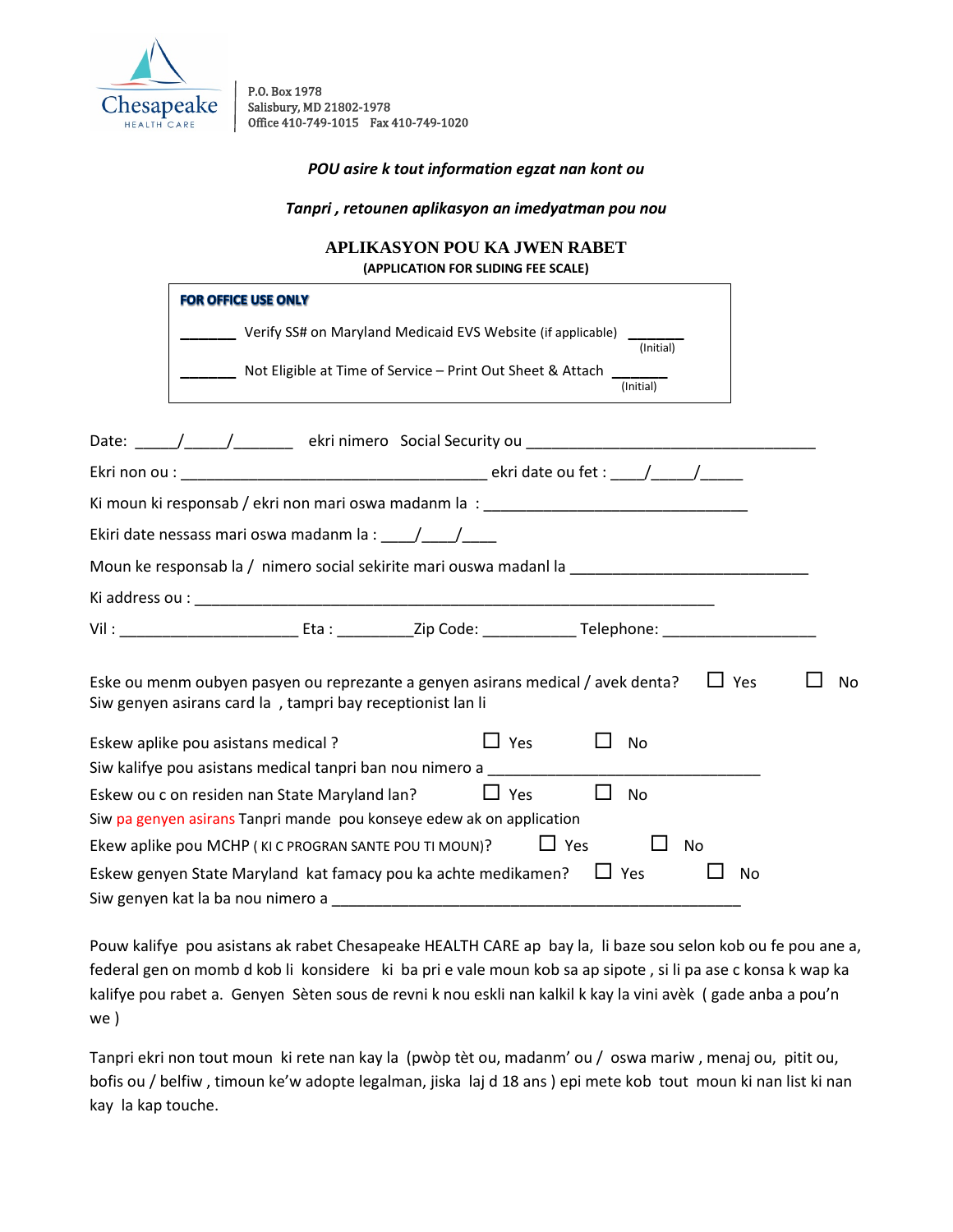Vini ak prouv ak tout kob ki antre nan kay nan 7 jou oubyen nan pwochen randevou kew genyen, nimpot sa ki vini anvan

| Non'w    | Relation | Date ou fet | Social Security #<br>(si'l posib) | Reveni'w pou ane a |
|----------|----------|-------------|-----------------------------------|--------------------|
|          | Ou men'm |             |                                   |                    |
|          |          |             |                                   |                    |
|          |          |             |                                   |                    |
|          |          |             |                                   |                    |
|          |          |             |                                   |                    |
|          |          |             |                                   |                    |
|          |          |             |                                   |                    |
|          |          |             |                                   |                    |
|          |          |             |                                   |                    |
| Kòmantè: |          |             |                                   |                    |

Si pata gen okenn moun ki nan kay la kap touche, pou nou T ka itilize pou nou kalkile siw elijib **pou** rabè a/ ou pa , tampri tcheke ti kare ki anba' a avek tout ti kare ki apwopriye nan Mwayen Sipò'w .

\_\_\_\_\_\_\_\_\_\_\_\_\_\_\_\_\_\_\_\_\_\_\_\_\_\_\_\_\_\_\_\_\_\_\_\_\_\_\_\_\_\_\_\_\_\_\_\_\_\_\_\_\_\_\_\_\_\_\_\_\_\_\_\_\_\_\_\_\_\_\_\_\_\_\_\_\_\_\_\_\_\_\_\_\_\_\_\_\_\_\_\_\_\_\_\_\_

 $\Box$  Mwen declarare k tout moun lakay mwen pa gen okenn REVNI.

## **Tanpri sonje ke tout aplikasyon yo dwe mete ajou chak ane.**

| Documents Accepted as Proof of Income (POI):              | Si 'w declare k ou pa Gen Revni, Tanpri Tcheke Mwayen Sipò'w |
|-----------------------------------------------------------|--------------------------------------------------------------|
| reci chek (pi piti yon : 1 reci chek)                     | Andikap<br>⊔                                                 |
| W <sub>2</sub> Tax Form                                   | $\Box$ Sipò pou timoun                                       |
| Fòm deklarasyon tax ou#1040 (Line 9) (revni total)<br>ப   | $\Box$ Konpansasyon pou Travay o                             |
| Fòm deklarasyon tax ou#1040SR (Line 9) (revni total)<br>ப | $\Box$ Lajan Kach leta ede'w tanporemen                      |
| $\Box$ Social Security (Staff: READ Contents of Letter)   | $\Box$ SSI (Revni Sekirite Siplemantè)                       |
| $\Box$ Chomaj (pou 6 mwa)                                 | $\Box$ Sekirite Sosyal andikap ou                            |
| $\Box$ Lèt kote'w ap travay                               | $\Box$ Viv ak lòt manm fanmi an                              |
|                                                           | $\Box$ Lòt                                                   |

## **Tanpri reponn kesyon sondaj sa yo:**

Kob ki pi piti k Chesapeake Health Care chaje pou sevis medical ak sevis sante konpòtmantal la c \$25 li ye. . Èske ou panse chaj sa (tcheke yon sèl):  $\Box$  li jist / li ase  $\Box$  li twò chè  $\Box$  li ap anpeche m 'pou'm chèche swen. Si ou tcheke "twò chè oswa li ap anpeche'w ' chèche swen" tanpri bay opinyon ou nan yon frè ki apwopriye:  $\sharp$ 

E Frè ki pi ba CHC bay pou sèvis debaz, prevantif ak pi gwo sevis pou swen dental se \$ 40, \$ 60 ak \$ 85, respektivman. Èske ou santi chaj sa yo (tcheke youn): □ San Patipri / se □ Twò Chè □ Ta Anpeche'w Chèche Swen. Si ou tcheke "twò chè oswa ta anpeche'w chèche swen" tanpri bay opinyon ou nan yon frè ki apwopriye: \$

Mwen sètifye anba sanksyon kont fo temwayaj, k deklarasyon ki anwo yo c vrè, yo egzat e yo rampli ak tout konesans mwen , e ak tout kwayans mwen

\_\_\_\_\_\_\_\_\_\_\_\_\_\_\_\_\_\_\_\_\_\_\_\_\_\_\_\_\_\_\_\_\_\_\_\_\_\_\_ \_\_\_\_\_\_\_\_\_\_\_\_\_\_\_\_\_\_\_\_\_\_\_\_\_\_\_\_\_\_